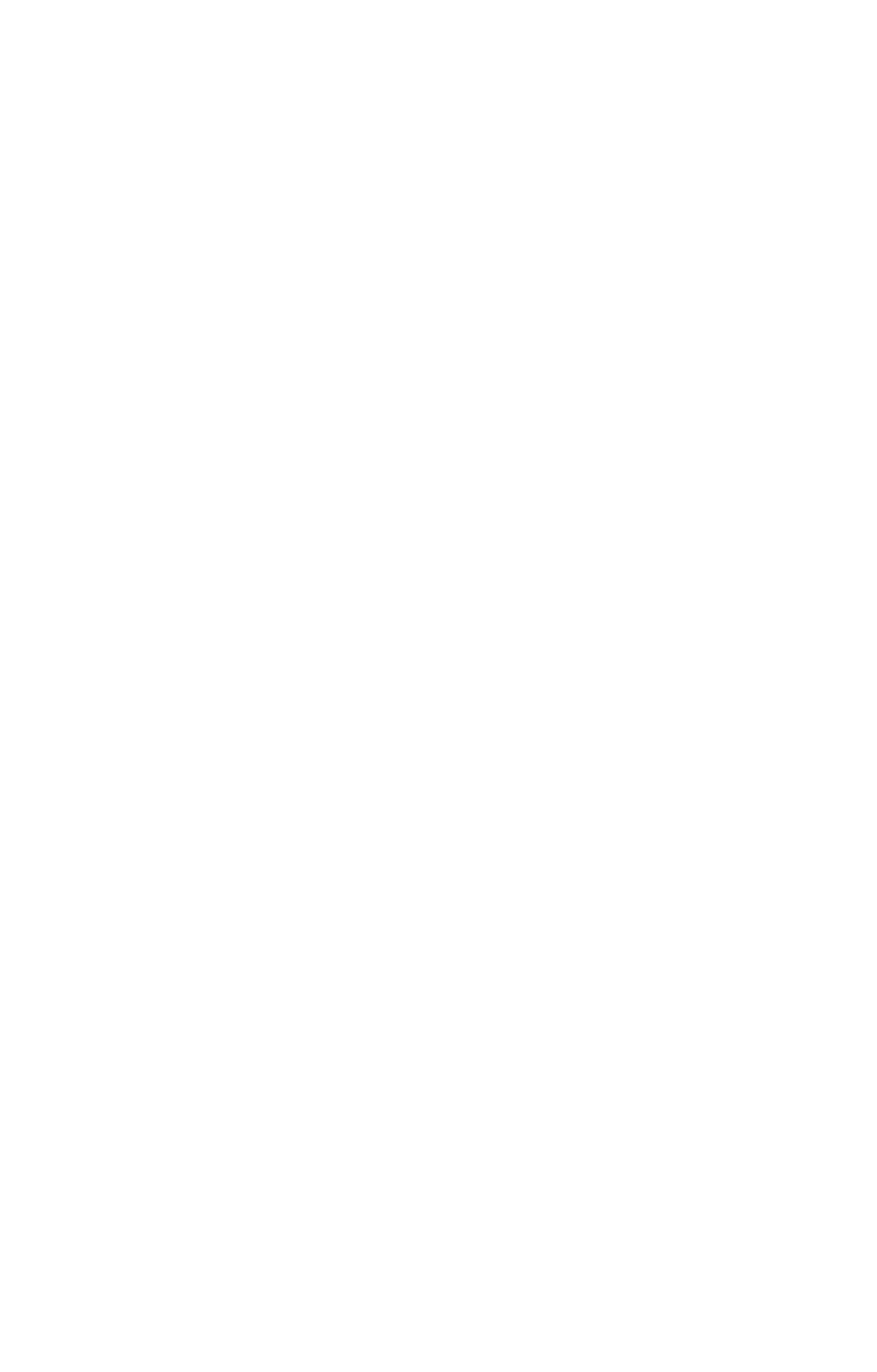'*Nearly all the wisdom we possess, that is to say true and sound wisdom, consists of two parts: the knowledge of God and of ourselves … it is certain that man never achieves a clear knowledge of himself unless he has first looked upon God's face, and then descends from contemplating him to scrutinizing himself.'* <sup>1</sup> John Calvin

**AAAAAAAAAAAAAAAAAAAAAAAAA** 

XXXXXXXXXXXX

**SSSSSSSSSSSSSS** 

Calvin wrote those wise words nearly 500 years ago. He understood from the Bible that part of God's work in our lives is to probe deeply into our hearts and minds, to test our motives and our values, to make us aware of our strengths and weaknesses; in other words to help us know ourselves better as we get to know God better through His Word.

To reflect on our motives for work, or for any part of life, is not therefore a matter of indulging in fruitless navel-gazing. If we want to live with integrity, we need to understand ourselves, to bring our motives out into the light of the Word of God, to ask God to renew our minds and transform our approach to work. Ask yourself:

- Why am I doing the work I am doing?
- Why do I work longer and harder than I need to?
- What gets me out of bed in the mornings?

We may claim to be 'working for the Lord' but what other motives are driving us and how do they align with our desire to honour God in our work?

What motivates us to work? What motivates us to work better, harder, longer? How do these motives fit with Christian faith? Scratch the surface of a professing Christian and you are likely to find a whole

<sup>1.</sup> John Calvin, *Institutes of the Christian Religion*; 1:1:2, pp. 35-37.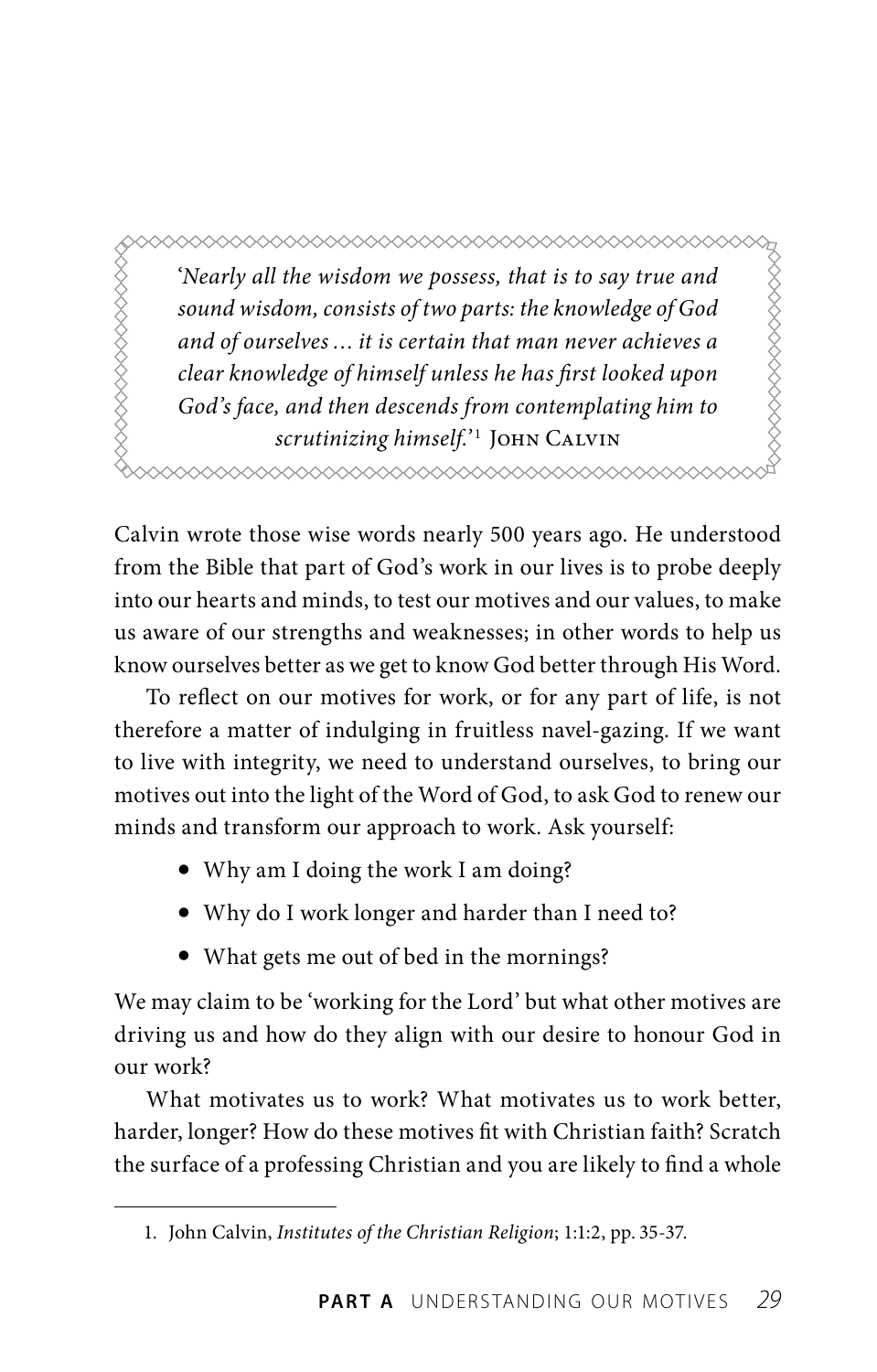mix of factors, some godly and some driven by human self-centredness. Ask five people, doing exactly the same job, what motivates them to work well and you may well get five different answers. Try it!

Our motives, whatever they are, are likely to change over time. In our twenties we may be motivated by adventure, by the urge to put a foot on the corporate or academic ladder, or by being part of a group of people who want to make a difference to our world. Or, maybe, we just want to make enough money to be able to move into our own place. Later in life, our focus might shift to earning enough to raise a family and saving for the future. In retirement, many sign up for voluntary work with the intention of using their skills and 'giving something back'.

So, as we think through some of these issues in the following chapters, we might pray with the psalmist: '*Search me God and know my heart* …' (Ps. 139:23).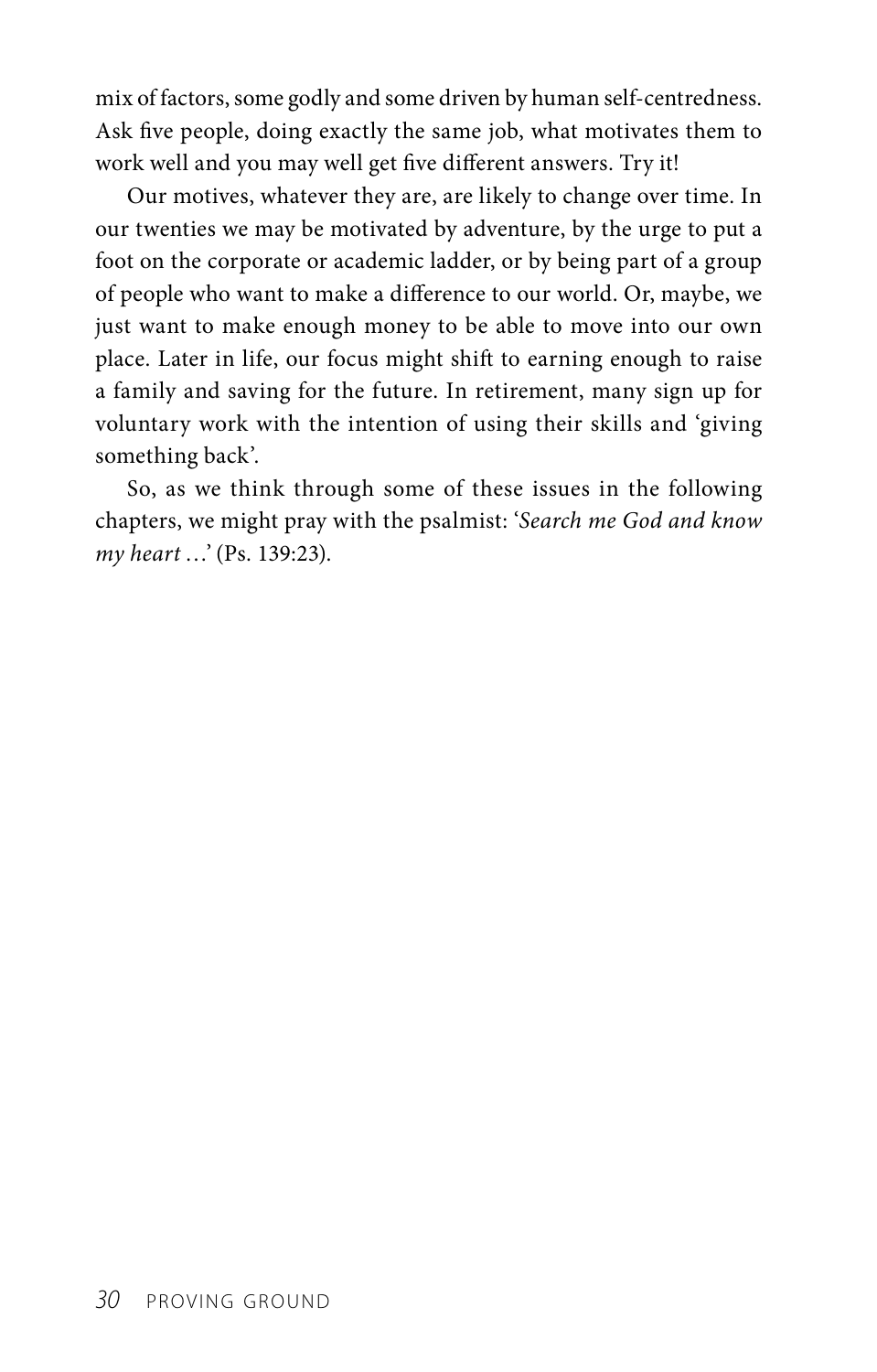## 1. Necessity

#### *'I owe, I owe, it's off to work I go'* <sup>2</sup>

Why work? Ask that question of the young couple with a huge mortgage, a car loan, maxed out credit cards or, even worse, with predatory loan sharks beating at their door. Ask the builder's labourer working long hours in the freezing cold or extreme heat, or the Filipina housemaid working on the Arabian Peninsula, separated from her children. Ask the shift worker from the 'Projects' on the south side of Chicago, the African male working night shifts in the mines, or the subsistence farmer in the Cambodian rice fields. The question itself is a 'no-brainer'. 'I work because I have to … I need the money … otherwise my family would starve.' That would be the automatic response.

If you have an interesting, and physically or mentally engaging job that gives you satisfaction, thank God and thank the people who have sacrificed to give you an education which has opened up opportunities for you. Most people don't have that privilege. There are millions locked into a treadmill of working at low paid jobs because they have to. Those whose main focus at work is to plot a way of escape at the end of their shift or at the end of their week.

My first job after graduation was for the Game Department in Tanzania. I supervised work teams, building roads and airstrips to open up the Selous game reserve for hunting safaris. For me, it was a big adventure. For most of the workers it was a matter of necessity. When I went to inspect the work at each site, I would greet the builders with the traditional Swahili greeting, 'Jambo, habari za kazi?'… 'Hi there,

<sup>2.</sup> Popular car sticker slogan which parodies the working song of the seven dwarfs in Disney's *Snow White*.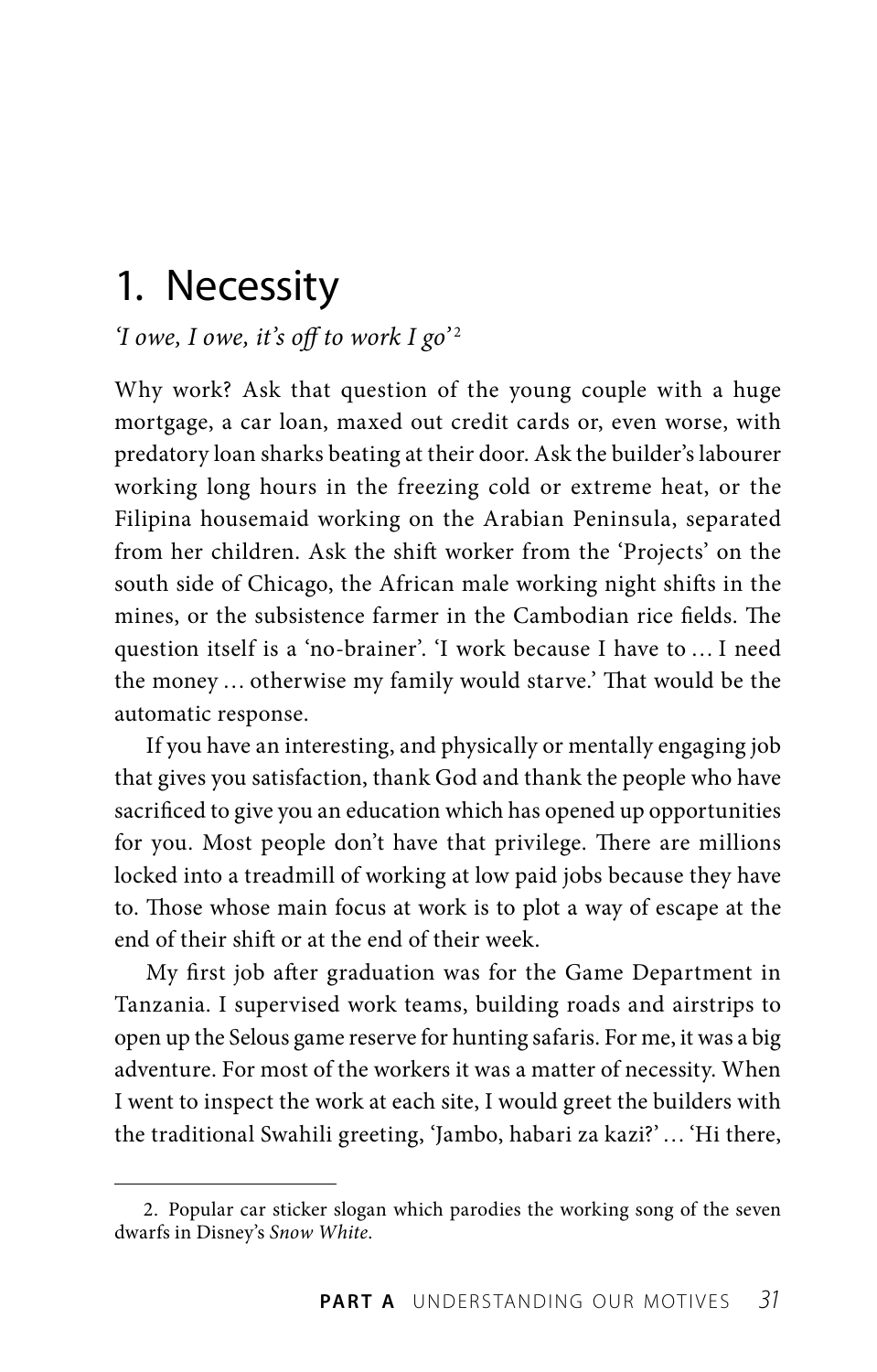how is work going?' The polite reply was to say that 'work was good'. But often I got a different response … 'Kazi ipo', literally 'Work … it's there'. That response sums up the daily experience of work for most people on this planet … 'work? It's there'. 'Work? Meh! I have to do it. Why bother even asking me about it?'

How did these people find meaning in their work? It was not so much the work itself, rather the prospect of release at the end of each month: the 'Thank God it's Friday' syndrome translated into the African bush. On pay-day, everyone would pile into the back of a five-tonne truck for the long bumpy ride into town. They left camp after a month of hard work, the young ones cashed-up, and looking for excitement, the older guys relieved that their family would eat that month.

Necessity is the most basic motivator to work. What can prevent that need becoming drudgery? What can transform the *necessity* of work into something meaningful and rewarding? What difference can being a Christian make to our attitude and our experience?

#### **The bad news**

Work is tough. The Genesis story in the Bible makes clear that work was meant to be creative and enjoyable. Life in the Garden of Eden was good. That all changed after Adam and Eve's disobedience when God decreed that; *'Cursed is the ground because of you: through painful toil you will eat food from it all the days of your life* … *By the sweat of your brow you will eat your food* …*'* (Gen. 3:17, 19).

And so it has been ever since. We are living in a good world gone bad. It's not usually much fun putting in a long shift on the production line, ironing clothes, dealing with difficult customers, demanding bosses, and impossible deadlines. Even in the developed economies of the world, commuting on crowded buses and trains, performing mind-numbing jobs in factories or bureaucracies, or labouring in the cold or heat, and then returning home each night exhausted, isn't particularly enjoyable. In the best of jobs, there are stresses, frustrations and disappointments, blows to our pride and challenges to our wisdom and patience, not to mention all the difficult people we have to deal with!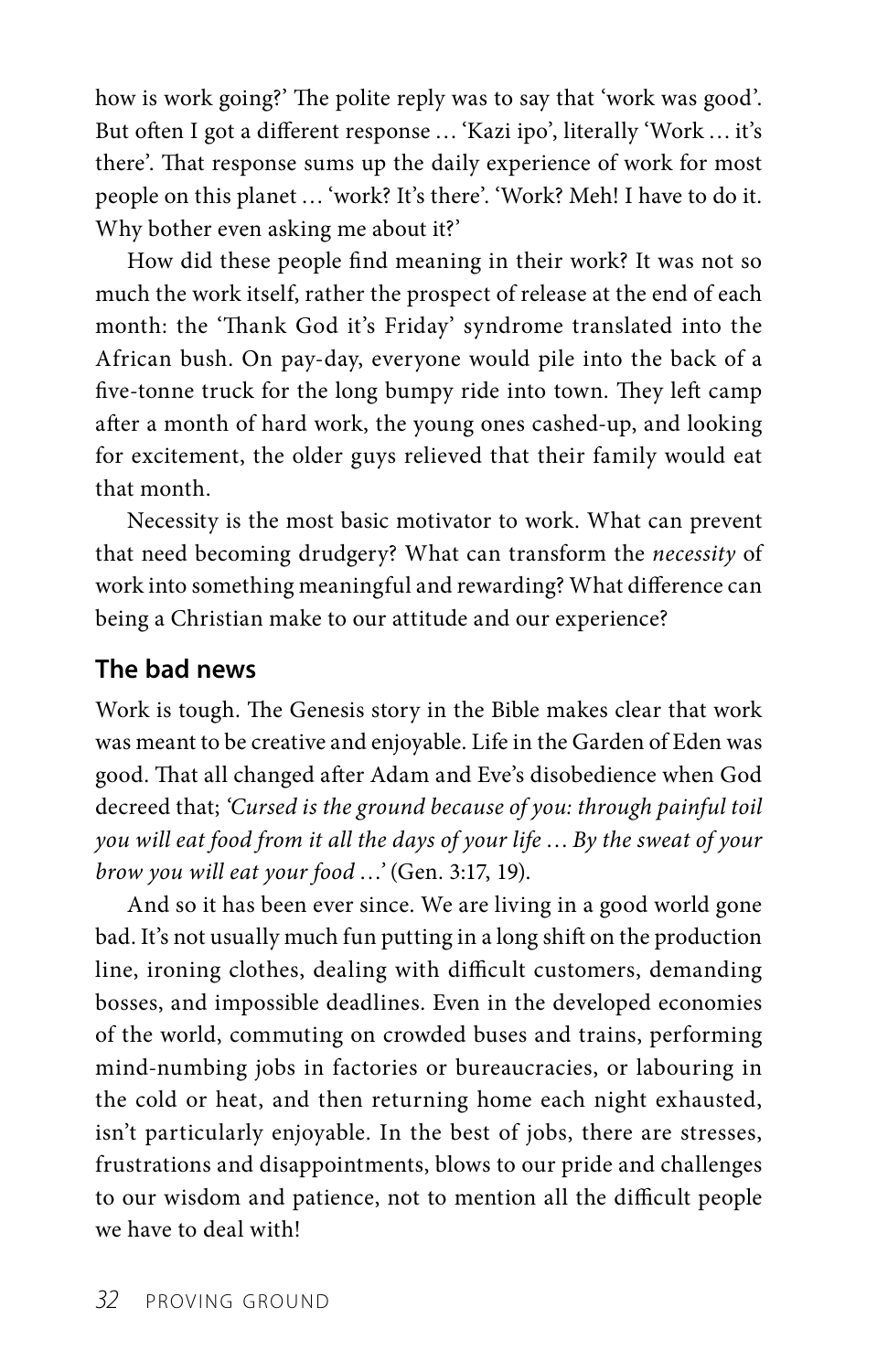### **The good news**

What good news does the Bible bring us to change our experience of work from a boring, necessary evil, something we *have* to do, into an activity that has purpose and meaning?

- Work, like life itself, is a gift from God, '*A person can do nothing better than to eat and drink and find satisfaction in their own toil. This too, I see is from the hand of God'*  (Eccles. 2:24 and see also 3:9-13). God intends us to work. It is His appointed means of using and managing the resources He has built into His creation for the survival and enjoyment of human life.
- Our work can be transformed through a fundamental change of attitude: *'Serve wholeheartedly, as if you were serving the Lord, not people, because you know that the Lord will reward each one for whatever good they do, whether they are slave or free'* (Eph. 6:7-8). God is our ultimate authority and calls us to do our work for Him. Let's not pretend that this attitude suddenly turns cleaning the toilets, or collecting the rubbish into a fun activity. But it does mean I can find some satisfaction in whatever task I am doing. Martin Luther (a monk himself), applied this principle in his generation like this: 'It looks like a small thing when a maid cooks and cleans and does other housework. But because God's command is there, even such a small work must be praised as a service of God, far surpassing the holiness and asceticism of monks and nuns.<sup>3</sup>
- We are to work in His name: *'Whatever you do, whether in word or deed, do it all in the name of the Lord Jesus, giving thanks to God the Father through him' (Col. 3:17).* This means we are to do our work in a way which is consistent with the character of Jesus. Each of us has to work out what that means in our particular work situation.

<sup>3.</sup> Martin Luther as quoted by W. R. Forrester in *Christian Vocation*, (New York, Charles Scribner's Sons, 1953), p. 148.